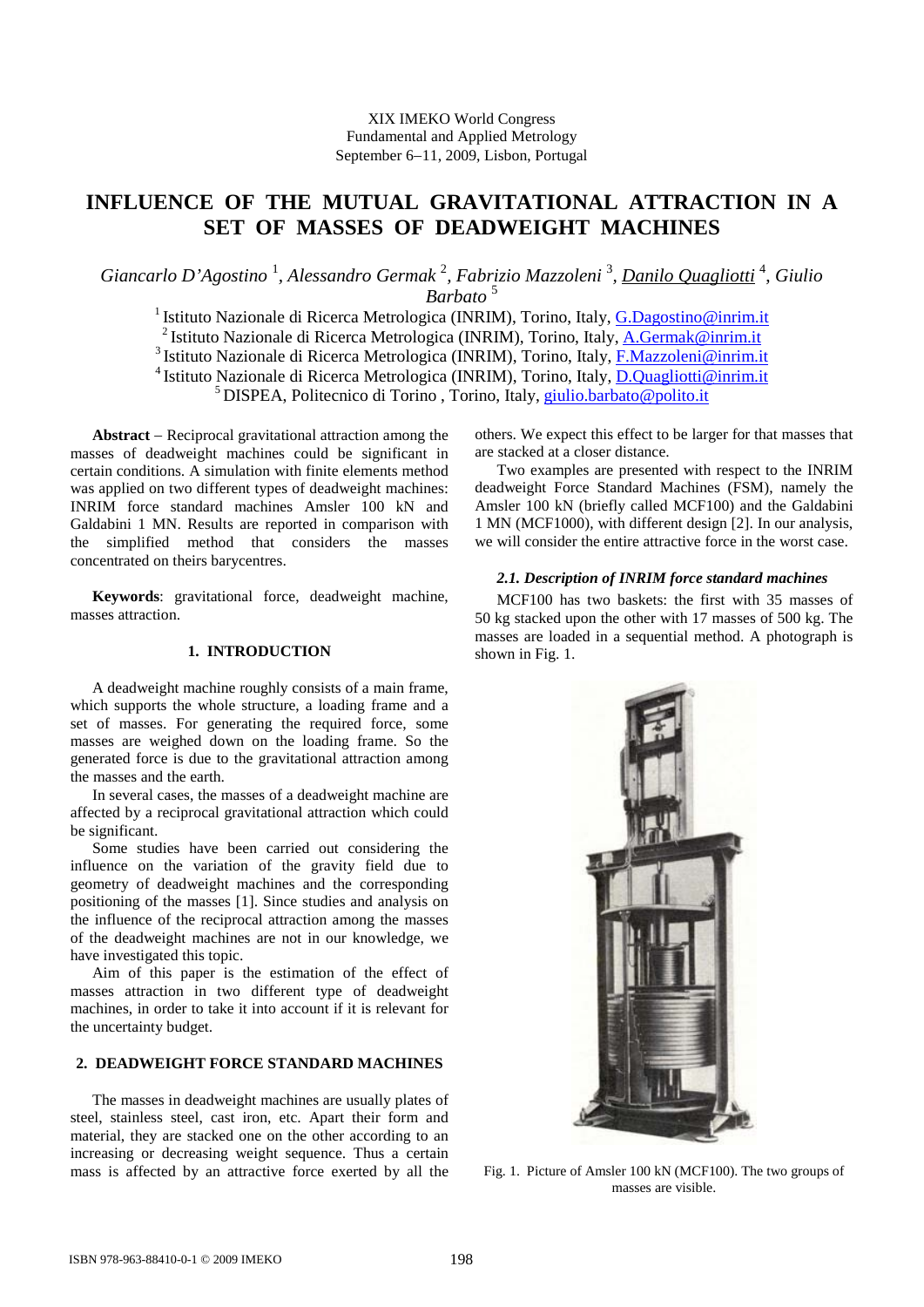In this design, the large number of masses induces to very small distances among them.

MCF1000 adopts a binary method for upload the masses, each of them can be applied to the loading frame independently from the others. So it is possible to generate a large number of force values with only 10 groups of masses. Consequently, the distance among the masses was kept reasonably large (Fig. 2 and Fig. 3).



Fig. 2. Picture of small masses of Galdabini 1 MN (MCF1000).



Fig. 3. Picture of large masses of Galdabini 1 MN (MCF1000).

## **3. MUTUAL GRAVITATIONAL ATTRACTION**

In a deadweight force standard machine, the maximum mutual attraction occurs when only one mass is used to generate the force (worst case). The remaining unloaded masses, in fact, disturb the local gravitational field and, as a result, the generated force.

The well-known law of gravitational force is expressed as

$$
\vec{f} = -G \frac{m_1 m_2}{\left|\vec{r}\right|^2} \frac{\vec{r}}{\left|\vec{r}\right|} \tag{1}
$$

with *G*: gravitational constant,  $m_1$  and  $m_2$ : two related masses,  $\vec{r}$  : position vector between the barycentres of the two masses.

Harshly applying this formula the contribution of the mutual attraction leads, in MCF100, to a relative error in the generated force slightly below  $10^{-6}$ . A value that could be comparable with other influence factors in the uncertainty calculation.

The same procedure applied to the MCF1000 masses gives a relative error that is almost one order of magnitude lower than the previous one.

#### *2.3. Simulation with Finite Element Method (FEM)*

Equation (1) is applicable only when the ratio between the dimension of the masses and their relative distances is negligible.

In the case of distributed systems, like the masses of deadweight machines, it is necessary to take into account the geometry of masses and their reciprocal placement.

In order to carry out this analysis, a FEM simulation was conducted on the MCF100 and MCF1000 schemes.

The tool used for the analysis is a commercial FEM software (COMSOL® 3.5). In particular, the gravitational field was modelled by means of the electrostatic module replacing the density of charge and the permittivity in vacuum with the density of mass and the gravitational constant, respectively (duality between electricity and gravity) [3].

The validation consisted in comparing the results obtained with the FEM software and the results obtained with an analytical solution for a sphere of known diameter and density of mass [4].

The comparison shows that the error can be kept less than  $4\times10^{-10}$  g by adjusting the mesh density (Fig. 4).



Fig. 4. Comparison between the results obtained using analytical and simulated solutions.

The gravity field generated by the unloaded masses and acting on the mass under observation is shown in Fig. 5, for both the MCF100 and the MCF1000 FSMs. The FEM simulation was simplified by the axial symmetric shape of the masses. The gravity disturbance is therefore given with respect to the radial distance *r* from the mass axis.

The magnitude of the gravity attraction is similar for both the machines. Significant differences are shown concerning the radial distribution of the gravity field. The